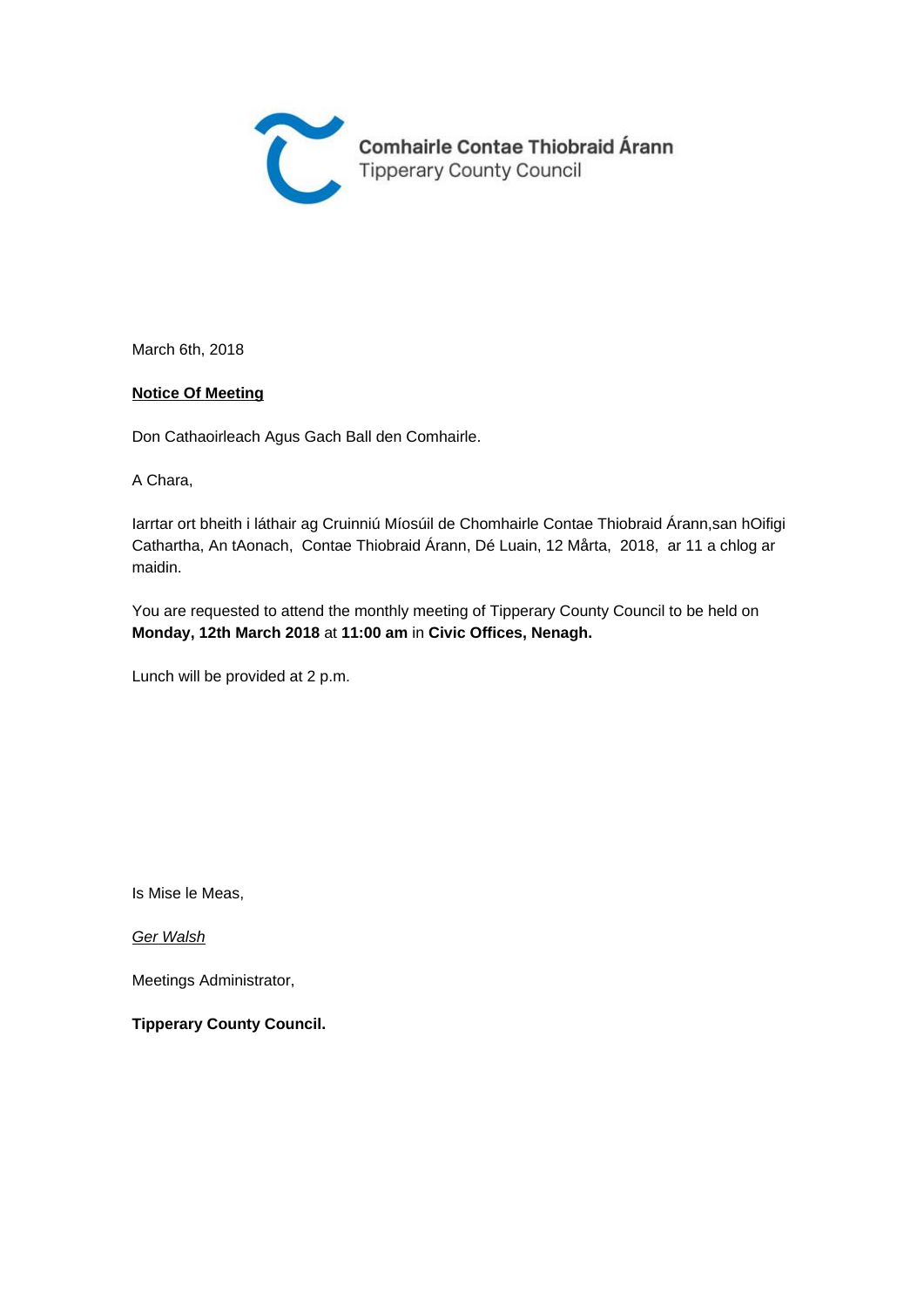# **Agenda**

### **Consideration of Minutes**

## **1.1 Minutes of Council Meeting held on the 12th February, 2018**

#### **Conferences / Seminars / Training**

## **2.1 Approval to attendance**

## **2.2 Reports on conferences**

**Business prescribed by Statute, Standing Orders or Resolution of the Council** 

## **3.1 Section 183 - Lands at Nenagh North (Stereame), Nenagh**

Disposal of lands at Nenagh North (Stereame) to Iontaobhas Corporaideach Chumann Luthchleas Gael Teoranta (ICCLGT)

## **3.2 Local Authority own development pursuant to Section 179 of the Planning and Development Act 2000, as amended and Part 8 of the Planning and Development Regulations 2001, as amended. Report to follow.**

Proposed 28 no. dwellings consisting of 2 no. 4 bedroom 2 storey houses, 10 no. 3 bedroom 2 storey houses, 10 no. 2 bedroom 2 storey houses, 6 no. 2 bedroom single storey houses, attenuation tank, boundary treatments, landscaping, open spaces and alterations to and completion of existing roads, footpaths, underground services, drainage systems and all associated site works at Knockanrawley, Tipperary Town

## **3.3 Local Authority own development pursuant to Section 179 of the Planning and Development Act 2000, as amended and Part 8 of the Planning and Development Regulations 2001, as amended. Report attached.**

Construct 2 no semi detached dwellings, consisting of 1 no 4 bedroom 2 storey house and 1 no 3 bedroom 2 storey house, complete with associated boundary treatment and parking bays in an existing estate 'The Courtyard', Cloughjordan, Co. Tipperary

**Appointment of Members to Committees or Boards**

**4.1 Ratification of Agricultural Pillar Alternate to the Local Community Development Committee (LCDC)**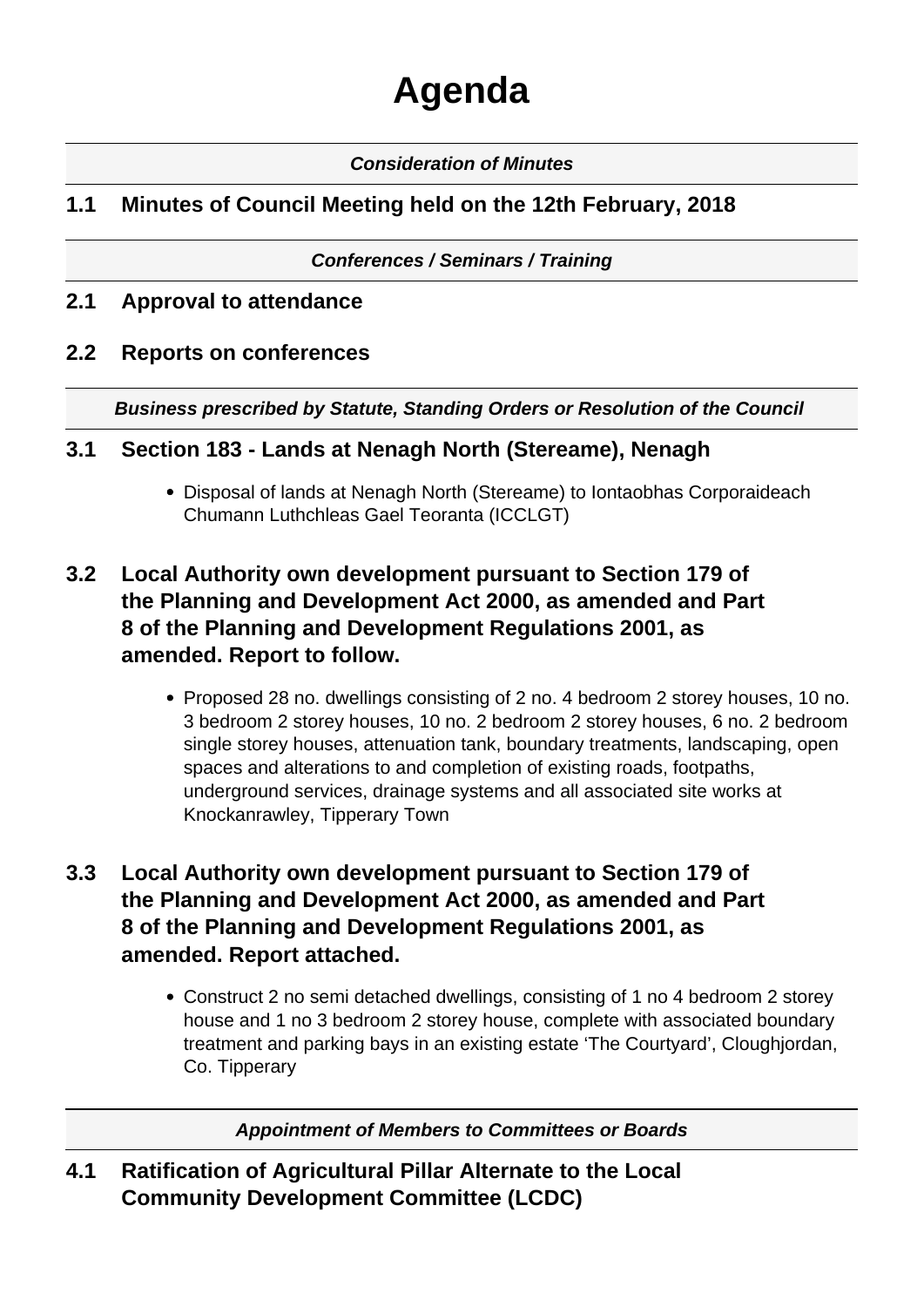• Timothy Sutton

#### **Consideration of Reports and Recommendations**

#### **5.1 Road network and non-national road allocations.**

• Presentation by Mr. Marcus O'Connor, Director of Services, Roads and Transportation, Health & Safety.

## **5.2 Project Ireland 2040 - Building Irelands Future - National Planning Framework**

• Presentation by Mr. Brian Beck, Senior Planner.

## **5.3 Consideration of Management Report as per Section 136 (2) of the Local Government Act, 2001, as amended by the Local Government Reform Act, 2014 - report attached**

- Roads and Transportation, Health & Safety
- Planning, Emergency Services and Libraries
- Finance and Information Technology

## **5.4 To note Tipperary County Joint Policing Committee Annual Report 2017. Report attached.**

**Corporate/Organisational Issues**

#### **6.1 Fix revised date for Workshop with Irish Water/Environment**

**Chief Executive / Delegated Officers Orders**

### **7.1 Consideration of Orders for the period to the 28th February, 2018.**

**Notice of Motions ( Non-Tipperary County Council Functions)**

## **8.1 Cllr. M. Browne Cllr. D. Dunne (Ref 1291)**

That Tipperary County Council contact Strabane Council and voice their opposition to them banning the Tricolour from their St. Patrick's Day Parade.

## **8.2 Cllr. D. Dunne, M. Browne, D. Doran, C. Carey(Ref 1292)**

Tipperary County Council to call on the Minister of Health, Deputy Simon Harris, to request the HSE to review the decision to restrict the use of Versatis pain relief patches to patients, in chronic pain, outside those experiencing post herpetic neuralgia, and to revert to the pre-December status while this review is being undertaken.